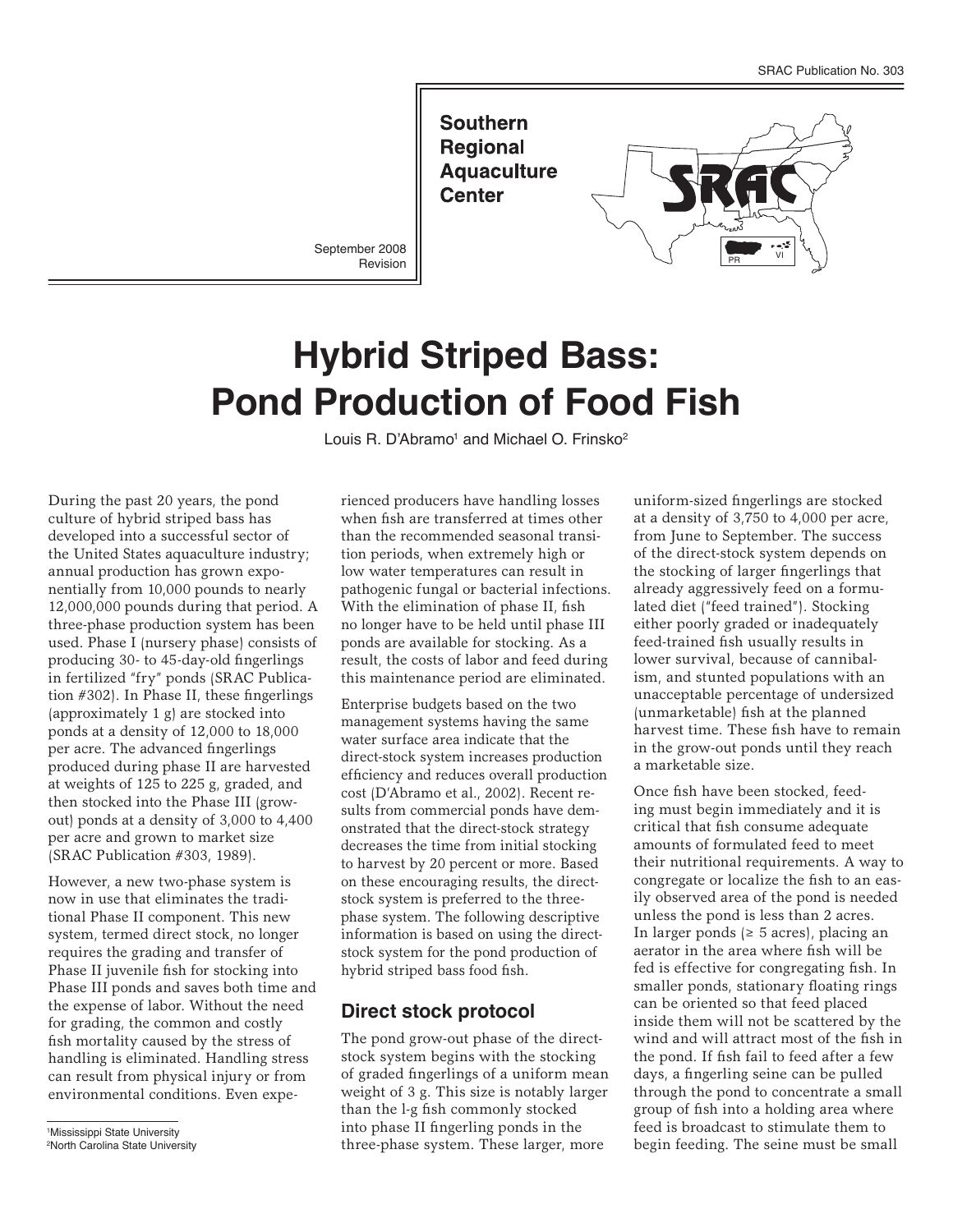

**Figure 1.** After being seined (harvested) from a direct stock production pond, hybrid striped bass are concentrated into a sock for eventual transfer to a live haul truck (background) and transport to an on-site processing facility.

enough to avoid gilling the fish. A Rochelle knotless-type net, with about 1 ⁄8-inch mesh, works well. The seine is pulled through about three-quarters of the long axis of the pond to concentrate the fingerlings. As the fish in the pond are retrained to feed, additional space for growth is created by pulling back the seine and eventually removing it completely. The sound and physical activity that occur during the initial feeding of the congregated fish usually attract the rest of the fish in the pond.

Fingerlings are initially fed small (1.5 to 2.5-mm), extruded, floating pellets in equal amounts two to four times per day. The amount fed depends upon the number and weight of fish in the pond. Trout, salmon or hybrid striped bass starter diets are commonly used; these usually contain 45 percent or more crude protein and high levels of fish oil that serves as a top-coating to reduce fines. The fish oil presumably also acts as a natural feed attractant. After 2 to 3 weeks, the initial feed is gradually replaced by a  $\frac{1}{s}$ -inch pellet that is fed for the next 6 to 8 months. This diet commonly contains 40 percent crude protein and 10 percent crude fat, or 38 percent crude protein and 8 percent crude fat. During the final months of grow-out, a 1 ⁄4-inch feed formulated to contain 35 to 40 percent crude protein and 10 to 12 percent fat is typically used. Other feeds have been used to correspond with seasonal water temperatures that influence feed intake and growth rates. The formulations of

these feeds are based on cost, ingredient availability and nutrient composition (protein:energy ratio, etc.) For example, some producers feed nutrient-dense (high-protein, high-fat) diets during mid-winter and mid-summer to reduce feed waste and nutrient loading in ponds.

Throughout the grow-out period, fish are feed to satiation once or twice per day depending on time and labor constraints. Fish are usually not fed when water temperatures consistently fall below 60 ºF (16 ºC). Calculated feed conversion ratios range from 2.5 to 2.8 in larger ponds and sometimes are less in smaller  $(≤ 4 \text{ acres})$  ponds.

# **Water quality requirements and management**

Water quality management is a critical component of a successful farm. The level of dissolved oxygen in production ponds requires the most attention, but temperature, total ammonia, unionized ammonia, alkalinity and hardness are also important.

Dissolved oxygen levels need to be kept above 4 ppm to ensure good growth and reduce the susceptibility to stress-related disease outbreaks. Therefore, dissolved oxygen should be monitored daily (SRAC Publication #4601). When levels are less than 4 ppm or are expected to decrease to less than 4 ppm, based on environmental conditions such as extensive cloud cover or algal die-off, corrective measures need to be taken. A mechanical aerator, usually an electric paddlewheel type that floats and is moored to an adjacent levee, is used. These aerators are usually located at the deep end of the pond and sized at 2 horsepower per acre to ensure a rapid transfer of oxygen. PTO–driven paddlewheel aerators are often used during periodic emergencies, either alone or in combination with the floating aerators.

Hybrid striped bass tolerate a wide range of water temperatures, from 39 ºF (4 ºC) to 84 ºF (29 ºC); however, maximum growth occurs between 25 and 27 ºC. Therefore, in the temperate zone of the U.S., the highest growth



**Figure 2.** Hybrid striped bass feeding in a direct stock production pond on a special, seasonally based, formulated feed.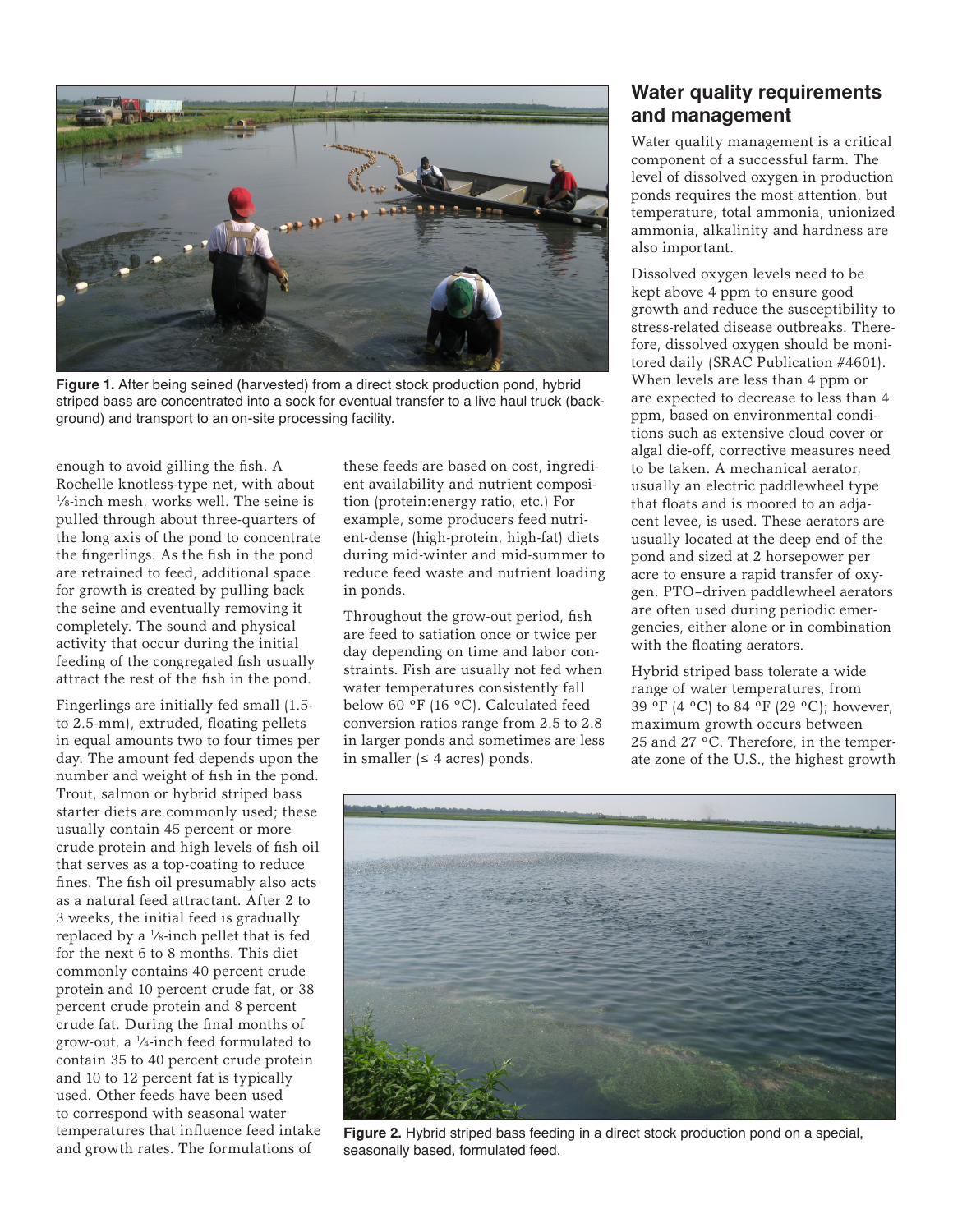rates will occur from March through June and from September through November. Water temperatures and the amount of feed consumed for each production pond should be recorded daily. The amount of feed consumed decreases substantially at about 59 ºF (15 ºC) and ceases at 46 to 50 ºF (8 to 10 ºC). When water temperatures exceed 86 ºF (30 ºC), a large number of fish will sometimes be observed floating upside down at the pond surface. This is presumably caused by the fishes' inability to digest food efficiently at high water temperatures. Gas from partly digested feed accumulates, and food may not pass through normally. Recovery depends upon a number of factors that need to be investigated. However, the composition of the feed, size of the fish, and duration of undesirable water temperatures are believed to be implicated. In some instances, inserting a pencil (eraser end) or other slender, blunt object into the mouth will release gas from the stomach and intestine. Large groups of fish affected by this condition have been saved by this "burping" technique, though it would be time-consuming and impractical if the number of fish were very large. The best way to prevent this problem seems to be reducing feeding when water temperatures are higher than 86 ºF (30 ºC).

Although most cases of bloat appear to be related to feeding at high water temperatures, one incidence of bloating was observed when water temperatures were 23 to 26 ºC. Necropsy revealed that partially digested feed was mixed with fibrous plant material. In this case, adult hybrid striped bass had consumed submerged pondweed (*Najas guadalapensis*) while consuming feed pellets that had drifted into its dense mats. Obviously, it is important to control weed infestations (see later discussion) to prevent this condition, as well as to make fish feeding and harvest efficient and eliminate a substrate for snails, which can be intermediate hosts of certain fish parasites.

When fish are intensively fed commercial diets with high levels of protein, the amount of ammonia produced by fish excretion and unconsumed/undigested feed can rise to problematic levels. The growth of hybrid striped bass was adversely affected by brief daily exposure to  $\sim 1.8$  ppm total ammonia nitrogen (TAN) at pH 9.0 (Hargreaves and Kucuk, 2001). Daily exposure at a higher level, 2.5 ppm TAN  $\text{(pH = 9.0)}$ , led to mortality. The proportion of TAN that is in the toxic, unionized form increases with increasing pH and temperature (SRAC Publication #463). When levels reach approximately 3 ppm TAN, sufficient ammonia is in the unionized form to cause mortality. Chronic levels of > 2 ppm TAN are more common and can be recognized by fish lethargically swimming along the pond edge and/or near the water surface, even when the oxygen level is adequate. If not corrected, these ammonia levels may cause a stressinduced bacterial infection, most commonly *Flavobacterium columnare* (columnaris). Keeping ammonia below chronically harmful levels will help reduce the incidence of disease. When the concentration of total ammonia nitrogen exceeds 2 ppm, flushing the pond by adding clean water from an appropriate source is the most common choice of management (SRAC Publications #463 and #4603). As new water enters the pond, there will be an area of water without a high ammonia concentration where fish can find refuge until the ammonia is diluted to a safe level. This practice has only limited effectiveness and is not considered to be an environmentally responsible use of the water resource.

Occasionally, filamentous algae can become a nuisance. Its spreading can be controlled by applying an aquatic dye to reduce light penetration and algal growth. However, the dye is not effective as a treatment for mat-forming filamentous algae that float high in the water column, and may actually promote its growth. Approved aquatic herbicides can also successfully treat specific nuisance algae; however, herbicide application must be evaluated relative to expense, special application and licensing needs, and the potential consequences of the dramatic oxygen depletions that result from algal death and decomposition.

#### **Harvest**

Production ponds are usually harvested over a period of several months. Decisions to harvest are based upon the mean size (weight) of fish and market demand. Yield per production pond ranges from 6,500 to 7,000 pounds per acre, based upon a mean survival of 80 percent. Fish are harvested using a 1.5-inch, soft-mesh seine. The size classes of fish that are currently sold are small (1.0 to 1.5 pounds per fish), medium (1.5 to 2.0 pounds per fish) and large (≥2.0 pounds per fish). Therefore, harvest must be carefully planned to anticipate possible changes in buyers' demands for different size classes, while also ensuring that the product is available throughout the year. Fulfilling these two demands is critical to the economic success of a pond production enterprise.

## **References**

- D'Abramo, L.R., C.L. Ohs, T.R. Hanson and J.B. Taylor. 2002. Production and economic analysis of two-phase and three-phase culture of sunshine bass in earthen ponds. *North American Journal of Aquaculture* 64 (2):103-112.
- Hargreaves, J.A. and C.S. Tucker. 2004. Managing ammonia in fish ponds. Southern Regional Aquaculture Center Publication Number 4603, 7 pp.
- Hargreaves, J.A. and C.S. Tucker. 2002. Measuring dissolved oxygen concentration in aquaculture. Southern Regional Aquaculture Center Publication Number 4601, 6 pp.
- Hargreaves, J.A. and S. Kucuk. 2001. Effects of dial un-ionized ammonia fluctuation on juvenile hybrid striped bass, channel catfish and blue tilapia. *Aquaculture* 195: 163- 181.
- Hodson, R.G. and M. Hayes. 1989. Hybrid striped bass: Pond production of foodfish. Southern Regional Aquaculture Center Publication Number 303, 2 pp.
- Ludwig, G.M. 2004. Hybrid striped bass: Fingerling production in ponds. Southern Regional Aquaculture Center Publication Number 302, 7 pp.